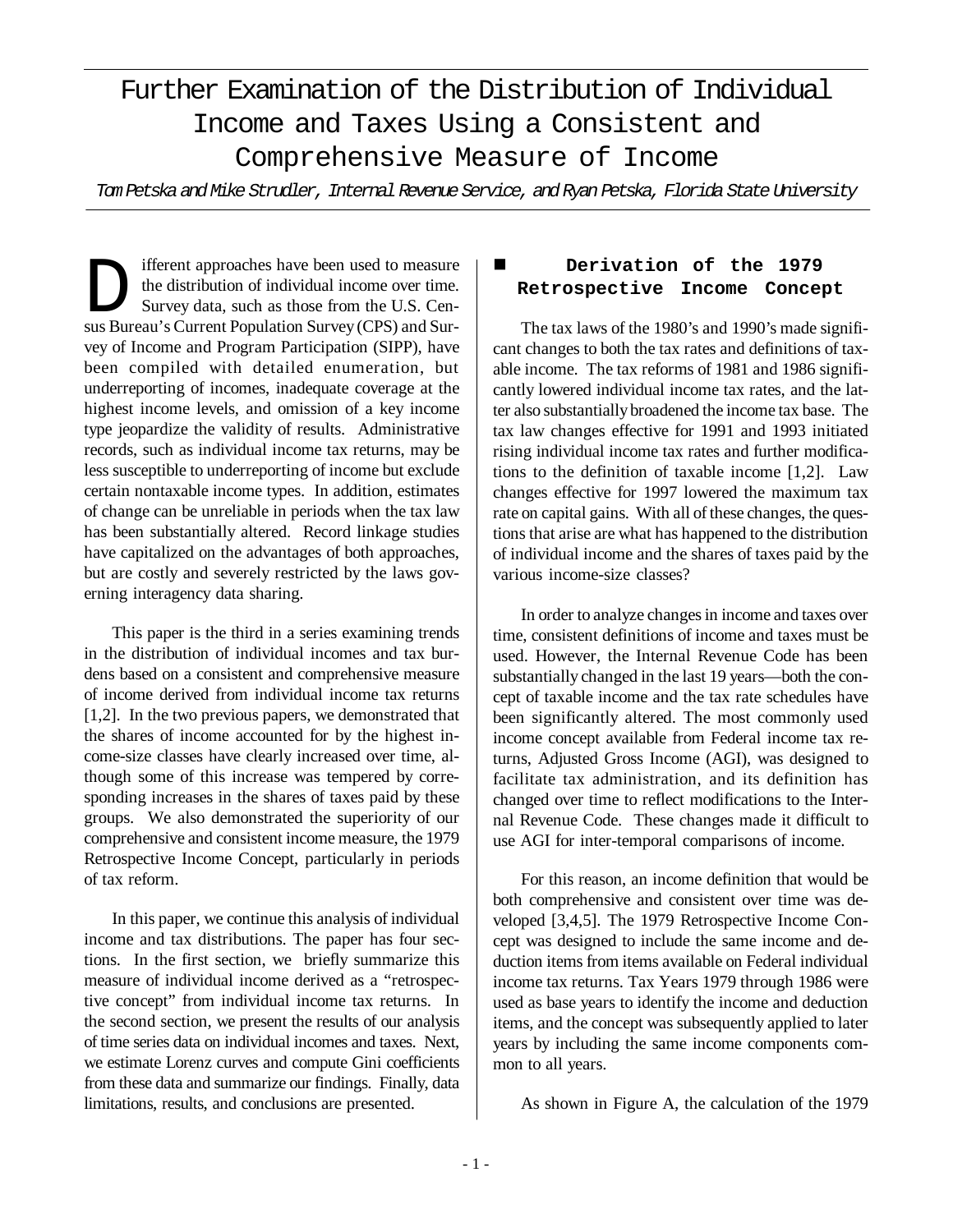Retrospective Income Concept includes several items partially excluded from AGI for the base years, the largest of which was capital gains [1,2]. The full amounts of all capital gains, as well as all dividends and unemployment compensation, were included in the income calculation. Total pensions, annuities, IRA distributions,

**Figure A.—Components of the 1979 Retrospective Income Concept for 1997**

 **Retrospective Income =** Salaries and wages 1 **Plus (+):** Interest 1 Dividends 1 Taxable refunds 1 Alimony received<sup>1</sup> Capital gains minus allowable losses reported on Schedule D 1 Capital gains and losses not reported on Schedule D  $^{\rm l}$ Other gains and losses (Form 4797) 1 Business net income or loss 1 Farm net income or loss 1 Rent net income or loss 1 Royalty net income or loss 1 Partnership net income or loss 1 S Corporation net income or loss 1 Farm rental net income or loss 1 Estate or trust net incore or loss  $\frac{1}{2}$ Unemployment compensation 1 Depreciation in excess of straight-line depreciation  $\overline{\phantom{a}^2}$ -<br>Total pension income<sup>3</sup> Other net income or loss 1 Net operating loss<sup>1</sup>

#### **Minus (-):**

Disallowed passive losses (Form 8582) Moving expenses 1 Alimony paid<sup>1</sup> Unreimbursed business expenses 4

1 Included in adjusted gross income (AGI) for Tax Year  $\frac{1997}{2}$ .

Adjustment to add back excess depreciation (accelerated over straight-line depreciation) deducted in the course of a trade or business and included in net income (loss) amounts.

\_\_\_\_\_\_\_\_\_\_\_\_\_\_\_\_\_\_\_\_\_\_\_\_\_\_\_\_\_\_\_\_\_\_\_\_\_\_\_\_\_\_\_\_\_\_\_

4

Includes taxable and tax-exempt pension and retirement distributions, including IRA distributions.

<sup>4</sup> Not included in AGI for Tax Year 1997.

and rollovers were added, including nontaxable portions that were excluded from AGI. Social Security benefits were omitted because they were not reported on tax returns until 1984. Also, any depreciation in excess of straight-line depreciation, which was subtracted in computing AGI, was added back [1,2].

For this study, retrospective income was computed for all individual income tax returns in the annual Statistics of Income (SOI) sample files for the period 1979 through 1997. Loss returns were excluded and the tax returns were tabulated into income-size classes based on the size of retrospective income and ranked from highest to lowest. Percentile thresholds were interpolated within the income-size classes for the following groups: the top 1 percent; 1-to-5 percent; 5-to-10 percent; 10 to-20 percent; 20-to-40 percent; 40-to-60 percent; 60 to-80 percent; and the bottom 20 percent [6,7,8]. For each size class, the number of returns and the amounts of retrospective income and taxes paid were compiled. From these data, income and tax shares and the average taxes were computed for each size class for all years.

Table 1 presents the interpolated income thresholds for all of the years. Table 2 shows the number of returns for each size class, and Tables 3 and 4 present the amounts of aggregate retrospective income and taxes for each size class, respectively.

## n **The Distribution of Income and Taxes**

With this database, we sought to answer the following questions— have the distribution of individual incomes (i.e., income shares), the distribution of taxes (i.e., tax shares), and the average effective tax rates (i.e., tax burdens) changed over time? As a first look at the data, we examined the income thresholds of the bottom (or entry level) of each income-size class and a clear pattern emerged. While all of the income thresholds have increased over time, the largest increases in absolute terms, and on a percentage basis, were with the highest income-size classes.

For example, while \$79,679 of retrospective income were needed to enter the top 1-percent size class for 1979,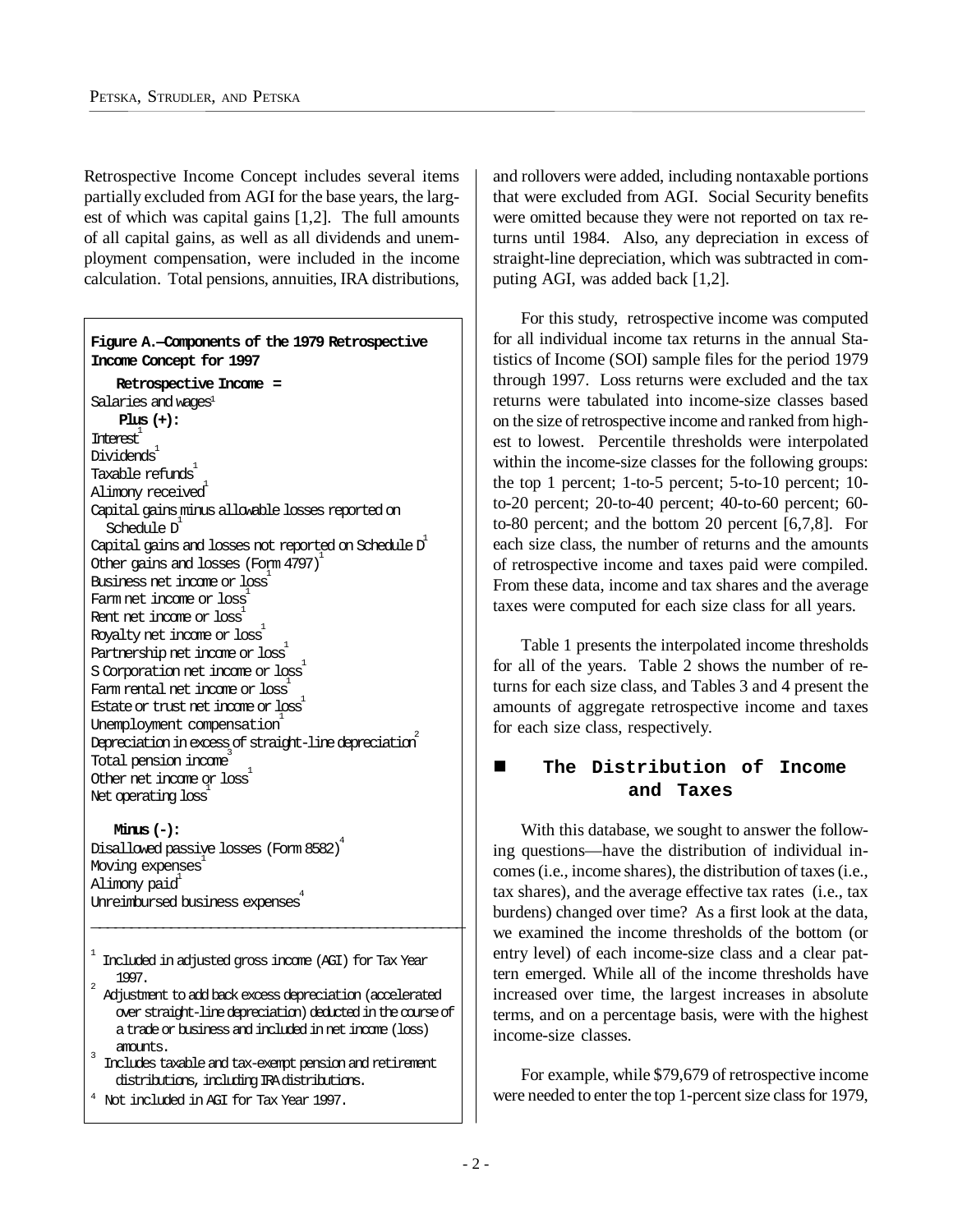\$269,414 were needed for entry into this size class for 1997, an increase of 238 percent. But for the top 20 percent, the threshold increased by 123 percent, and, for the bottom 20 percent, the increase was only 92 percent. Since much of these increases are attributable to inflation, we computed constant dollar thresholds, using the Consumer Price Index, which are plotted in Figure B and shown in Table 5 [9].

What is most striking about these data are the changes between 1979 and 1997 for the various incomesize percentile thresholds. For example, the threshold for the top 1 percent rose from \$109,751 for 1979 to \$167,859 for 1997, an increase of nearly 53 percent. However, the thresholds for each lower percentile class show smaller increases in the 19-year period; the top 20-percentile threshold increased only 1 percent, and the 40-percent and all lower thresholds declined in inflation-adjusted dollars, with larger percentage reductions for the smaller income-size classes.

#### *Income shares*

The data on income shares by percentile-size classes are provided in Table 6 and summarized in Figure C for 1979 through 1997. The share of income accounted for by the top 1 percent of the income distribution has climbed steadily from a low of 9.58 percent for 1979 to a high of 17.94 percent for 1997. While this increase is quite steady, there were some significantly large jumps, particularly for 1986, due to a surge in capital gains realizations after the passage, but before implementation, of the Tax Reform Act of 1986 (TRA). The top 1-percent share also increased for 1995 through 1997. Notable declines in the top 1-percent share occurred in the recession years of 1981 and 1990-1991.

This pattern of an increasing share of total income

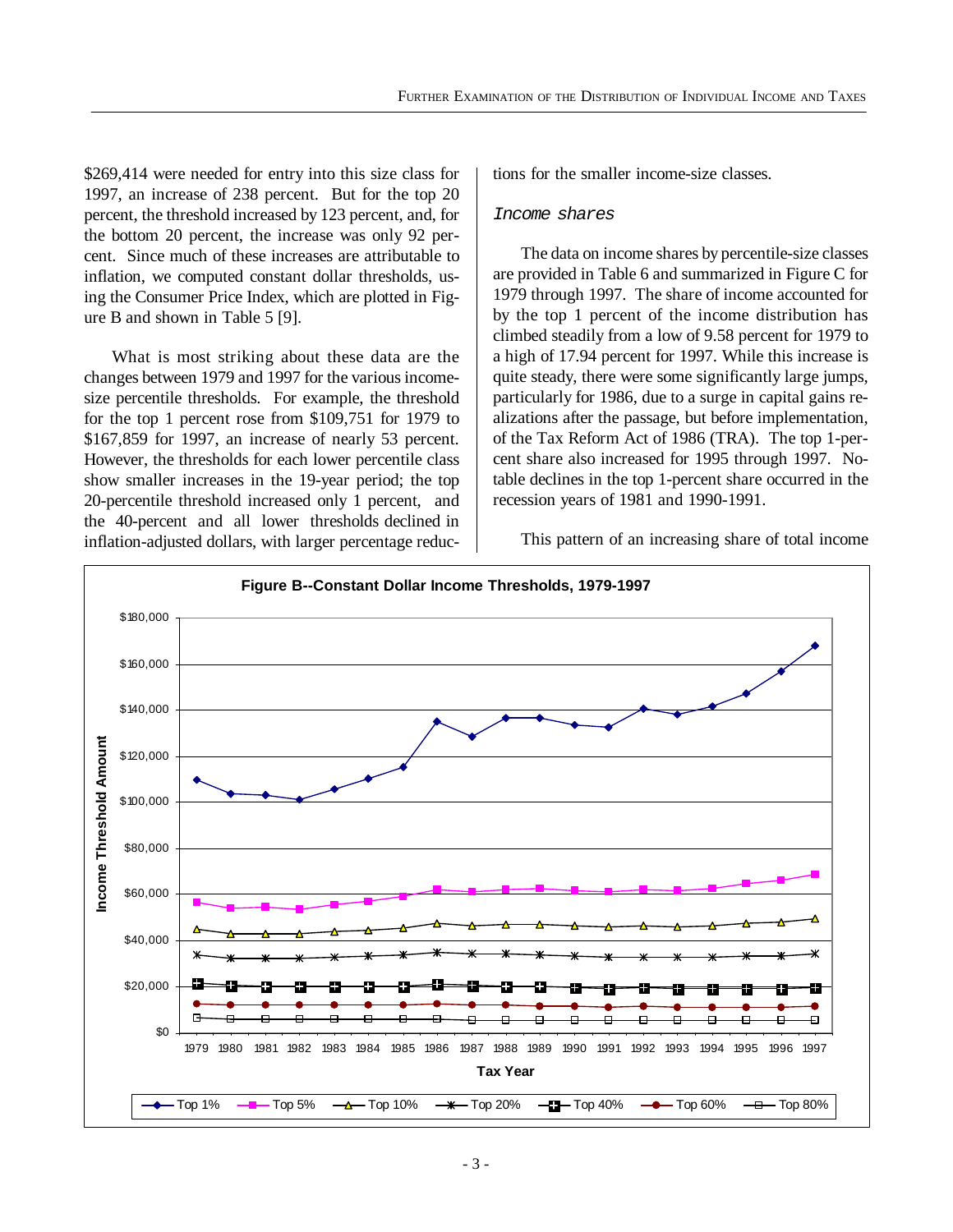

is mirrored in the 1-to-5 percent class and the 5-to-10 percent class, but to a considerably lesser degree. For the former group, the income share increased from 12.60 percent to 14.91 percent, while for the latter, the share barely increased from 10.89 percent to 11.00 percent in this period. All of the other lower percentile-size classes, from the 10-to-20 percent class to the four lowest quintiles, show declines in shares of total income over the 19-year period. Overall, the top quintile increased its share of total income from 50 percent for 1979 to nearly 60 percent for 1997.

#### *Tax shares*

Data on tax shares by the percentile-size classes are shown in Table 7 and summarized in Figure D [10]. The share of taxes accounted for by the top 1-percent group also climbed steadily in this period, from initially at 19.75 percent for 1979, then declining to a low of 17.42 percent for 1981, before rising to 32.58 percent for 1997. As with incomes, there were some unusually large increases, particularly for 1986, but also for 1982, 1983, 1988, 1992, 1993 (the first year of the 39.6-percent top marginal tax rate), 1995 and 1996. One common feature for all these years was that net capital gains reported in AGI showed double-digit growth from the previous year [3,5].

The 1-to-5 percent size class exhibited relatively modest change in its share of taxes, increasing from 17.53 percent to 18.79 percent in the period. The 5-to-10 percent class, and all lower income-size classes, had declining shares of total tax [11]. The top quintile increased its share of taxes from 66.82 percent to 76.40 percent of the total in the 1979 to 1997 period.

#### *Average tax rates*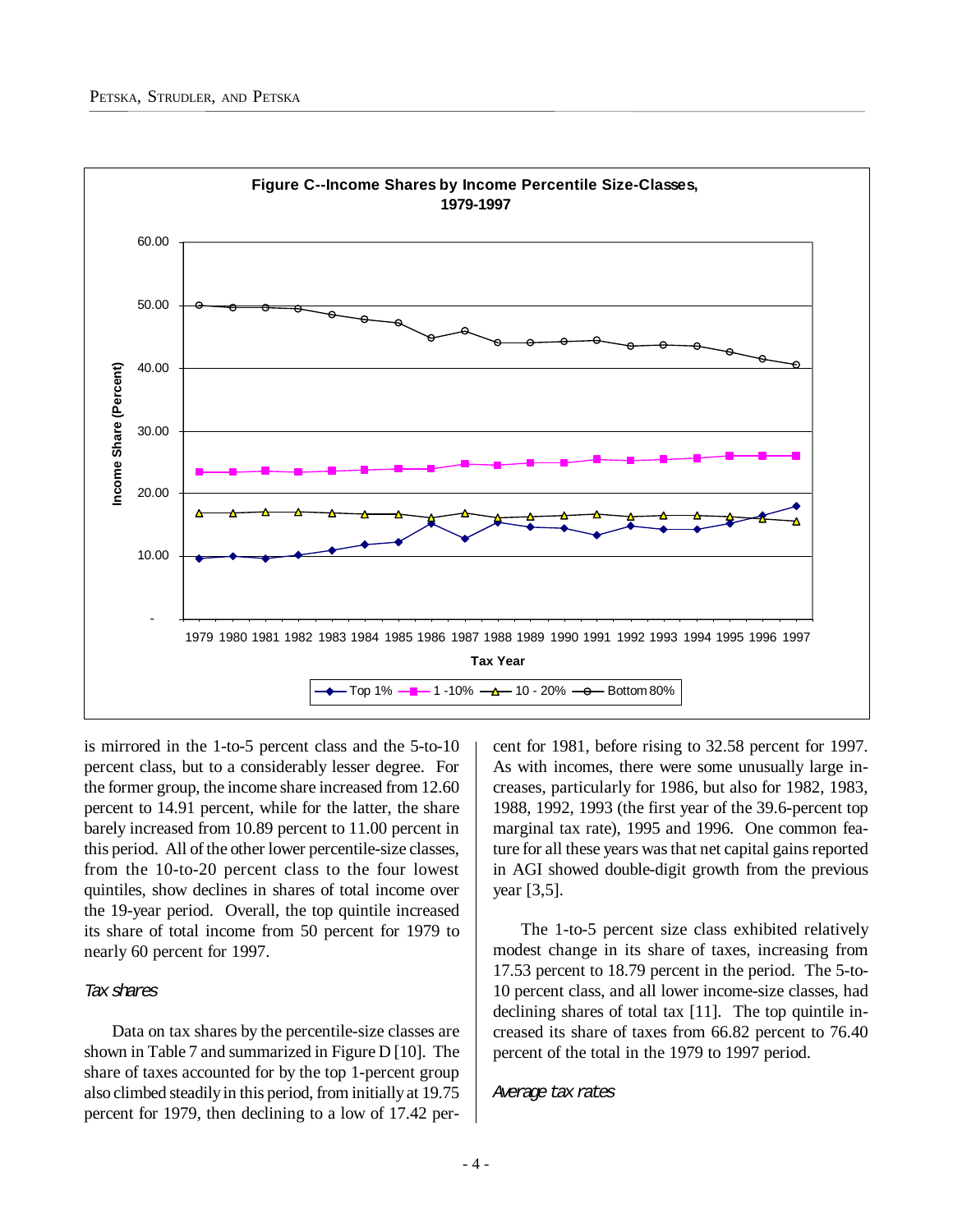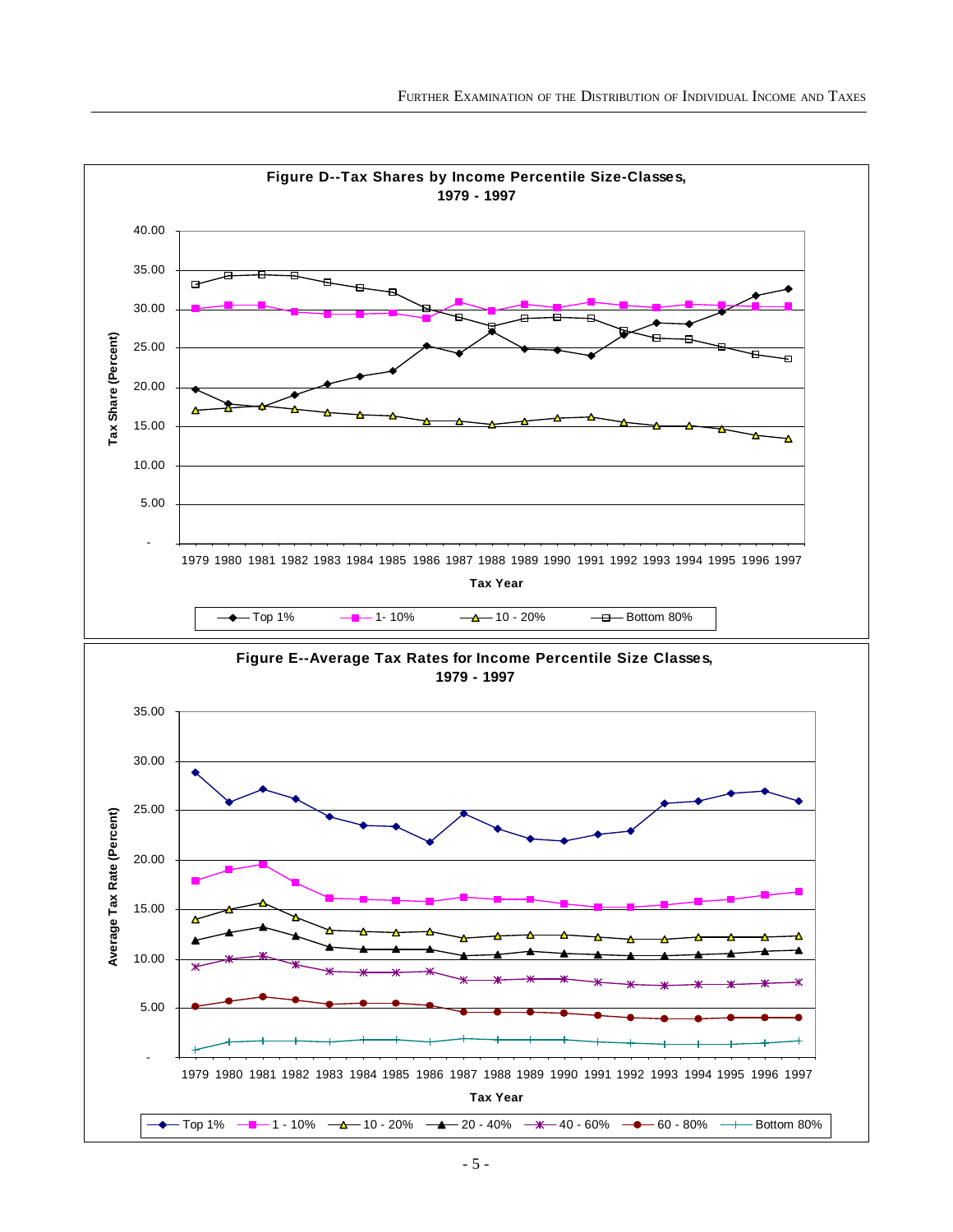Average tax rates by income-size class are presented in Figure E and Table 8. What is most striking about these data is that the levels of the average tax burdens increase with income size in all years. The progressivity of the individual income tax system is clearly demonstrated.

Despite the fact that the overall average tax rate increased slightly between 1979 and 1997 (i.e., rising from 13.96 percent to 14.30 percent), the average rate for all but the very lowest size class actually declined [11]. While this at first appears to be inconsistent, it is clear how this did in fact occur – over time, the proportion of income has shifted to the upper levels of the income distribution, where it is taxed at higher rates.

In examining the average tax data by income size, three distinct periods emerge. First, the average tax rates were generally climbing up to the implementation of the Economic Recovery Tax Act (ERTA) effective for 1982. This was an inflationary period, and prior to indexing of personal exemptions, the standard deduction, and tax brackets, which caused many taxpayers to face higher tax rates. (Indexing became a permanent part of the tax law for Tax Year 1985 [3].) Also, this period marked the recovery from the recession in the early 1980's.

Similarly, average taxes also climbed in the period after 1992, the period affected by the Omnibus Budget and Reconciliation Act (OBRA). This was not surprising for the highest income-size classes, ones affected by the OBRA-initiated 39.6-percent top marginal tax rate, but the average tax rate increases are also evident in the smaller income-size classes for most years in the 1993 to 1997 period as well.

For the majority of intervening years (i.e., 1982 through 1992), average tax rates generally declined by small amounts for most income-size classes, although the period surrounding the implementation of the 1986 Tax Reform Act (TRA) gave rise to small increases in some classes. Despite the substantial base broadening and rate lowering initiated by TRA, for most incomesize classes, the changes to average rates were fairly small. However, it should be kept in mind that individuals can and do move between income-size classes.

The rates for the top 1 percent clearly show the effects of the 1986 capital gains realizations, in anticipation of the ending of the 60-percent long-term gains exclusion, which began in 1987. The average tax rate for this income-size class dropped for 1986, but rose sharply for 1987, before dropping again for each of the next three years.

To assess what happened, it is important to look at the underlying data. The substantial increase in capital gains realizations for 1986 swelled the aggregate income and tax amounts for upper income classes and also raised the income thresholds of these top classes. However, since much of the increase in income for these size classes was from net long-term capital gains, which had a maximum effective tax rate of 20 percent (i.e., a 50 percent maximum marginal tax rate combined with the 60-percent exclusion), it is not surprising that the average tax rate for these top size classes declined.

Interestingly, the average tax increases which predominate in the 1993-1997 period have one very noticeable exception — the average rate for the top 1-percent size class declined from 26.98 to 25.96 between 1996 and 1997. We believe that effect is the direct result of the reduction in the top capital gains tax rate, from 28.0 to 20.0 percent, which began in May 1997.

## n **Lorenz and Gini Analysis of the Distributions**

To further analyze the data, we estimated Lorenz curves and computed Gini coefficients for all years. The Lorenz curve is a cumulative aggregation of income from lowest to highest, expressed on a percentage basis. To construct the Lorenz curves, we re-ordered the percentile classes from lowest to highest and used the income thresholds as "plotting points" to fit a series of third-order regression equations for each of the 19 years, both before- and after-taxes.

Lorenz curves for 1979 and 1997 are plotted in Figure F. The 45-degree diagonal or "identity function" in the figure represents the unlikely situation of everyone having equal amounts of income. In this scenario, 10 percent of the tax return filers would account for 10 percent of the income, as would 50 percent, 90 percent, etc. Clearly, although such a situation is a virtual impossibility, it is a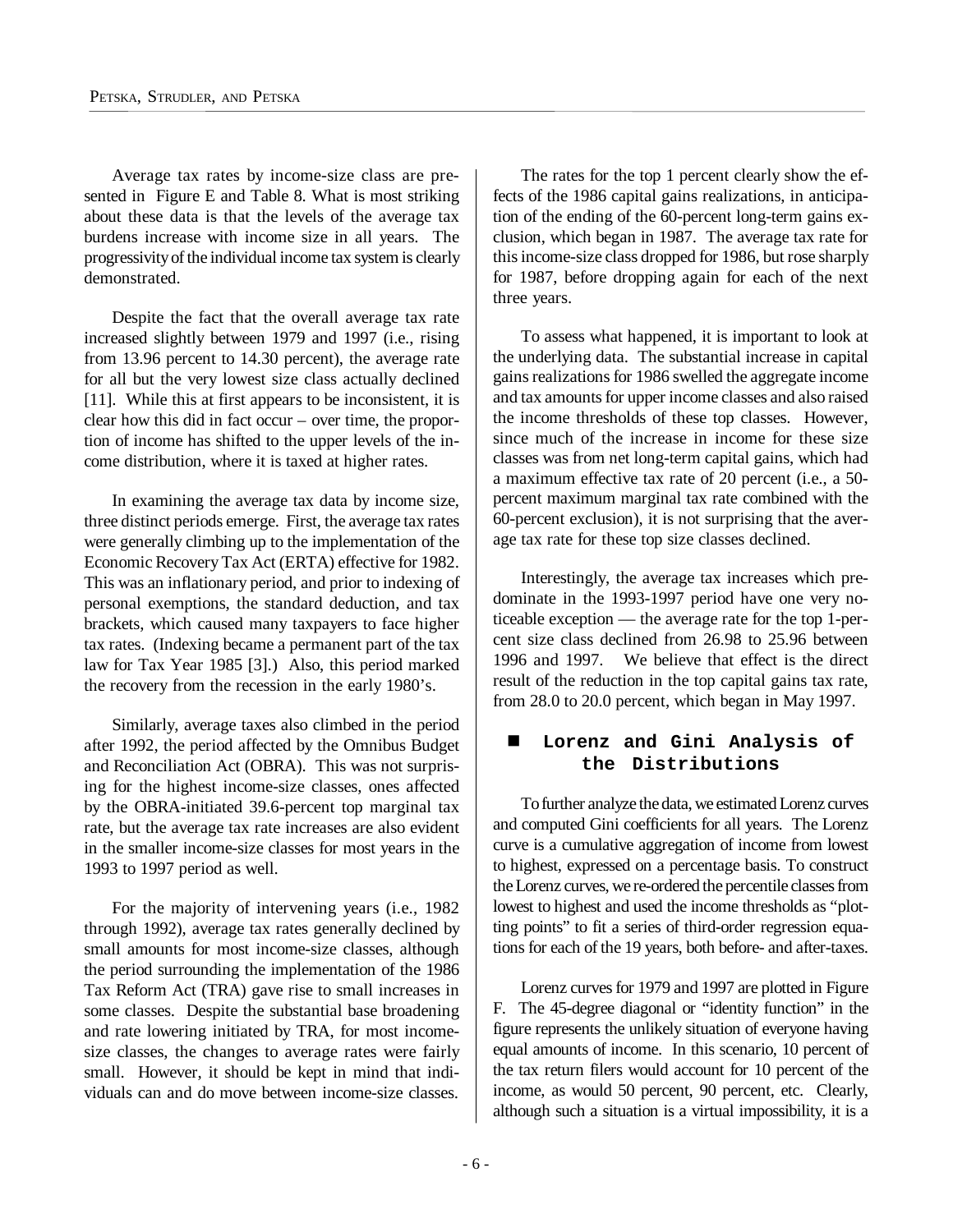

useful yardstick by which to measure the degree of income inequality.

The Lorenz curve for 1979 is above and to the left of that for 1997 — this is because for each cumulative percent of tax returns (as measured on the horizontal axis), the cumulative percent of income for 1979 (measured on the vertical axis) exceeds that for 1997. Clearly this is a situation of less income inequality for 1979, which is also evident from the income share data in Figure C and Table 6.

Once the Lorenz curves were estimated for all years, Gini coefficients were calculated. Intuitively, the Gini coefficient is a measure of the degree of inequality that is, a higher Gini value represents more inequality. From Figure F, the Gini coefficient is measured as follows:

Gini coefficient = Area A / (Area A + Area B)  $*$  100

that is, the Gini coefficient is the estimated area beneath the 45-degree diagonal but above the Lorenz curve (an amount of "inequality") expressed as a percentage of the entire area below the 45-degree diagonal. Thus, if the Lorenz curve were bowed down and to the right,

Area A would increase thereby increasing the Gini coefficient.

As shown in Figure G, Gini coefficients for all 19 years were estimated for both before- and after-tax income distributions. The Gini coefficients increased throughout the 19-year period signifying rising levels of inequality for both the pre- and post-tax distributions. This result was not unexpected since it parallels the rising shares of income accruing to the highest incomesize classes. Over this period, the before-tax Gini coefficient value increased from 0.473 to 0.564 (19.2 percent), while the after-tax Gini value increased from 0.442 to 0.534 for a slightly higher percentage increase (20.8 percent).

## **Figure G— Gini Coefficients for Retrospective Income, Before and After Taxes, 1979 — 1997**

|      |       | Gini Coefficients — |                                 | Percent    |
|------|-------|---------------------|---------------------------------|------------|
| Year |       |                     | Before tax After tax Difference | difference |
| 1979 | 0.473 | 0.442               | 0.031                           | 6.6        |
| 1980 | 0.477 | 0.447               | 0.030                           | 6.3        |
| 1981 | 0.476 | 0.445               | 0.031                           | 6.5        |
| 1982 | 0.478 | 0.450               | 0.028                           | 5.9        |
| 1983 | 0.487 | 0.461               | 0.026                           | 5.3        |
| 1984 | 0.495 | 0.470               | 0.025                           | 5.1        |
| 1985 | 0.500 | 0.475               | 0.025                           | 5.0        |
| 1986 | 0.525 | 0.500               | 0.025                           | 4.8        |
| 1987 | 0.517 | 0.490               | 0.027                           | 5.2        |
| 1988 | 0.535 | 0.509               | 0.026                           | 4.9        |
| 1989 | 0.533 | 0.508               | 0.025                           | 4.7        |
| 1990 | 0.532 | 0.508               | 0.024                           | 4.5        |
| 1991 | 0.529 | 0.504               | 0.025                           | 4.7        |
| 1992 | 0.538 | 0.512               | 0.026                           | 4.8        |
| 1993 | 0.536 | 0.508               | 0.028                           | 5.2        |
| 1994 | 0.537 | 0.508               | 0.029                           | 5.4        |
| 1995 | 0.545 | 0.515               | 0.030                           | 5.5        |
| 1996 | 0.557 | 0.526               | 0.031                           | 5.6        |
| 1997 | 0.564 | 0.534               | 0.030                           | 5.3        |

So what has been the effect of the Federal tax system on the size and change over time of the Gini coefficient values? One way of looking at this question is to compare the before- and after-tax Gini values. Although this is not a perfect measure, since the tax law can also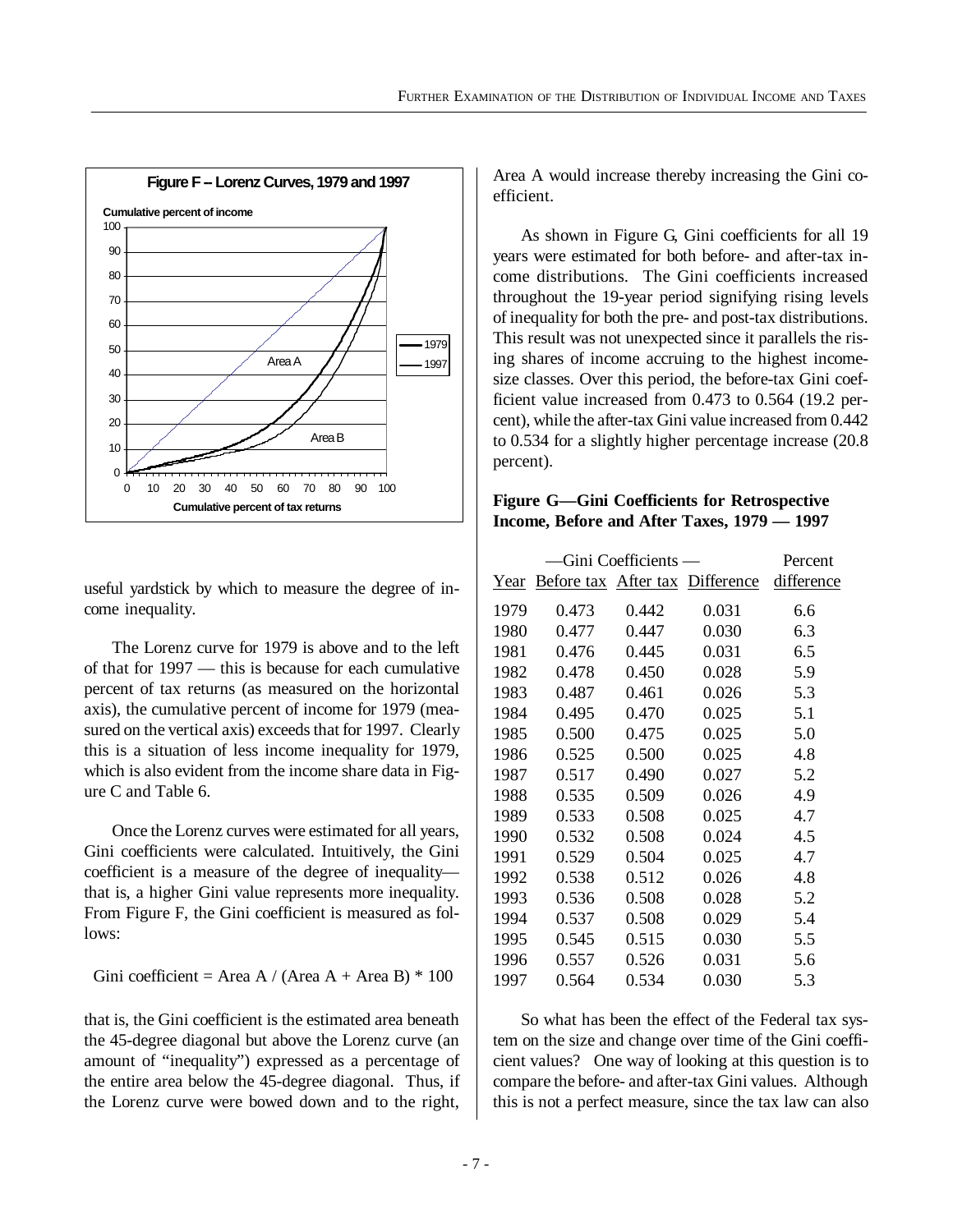affect the pre-tax income distribution, it is still a useful comparison [12].

From this comparison, two conclusions are clear. First, Federal income taxation decreases the Gini coefficients for all years. This is not surprising in that the tax rate structure is progressive, with average rates rising with higher incomes, so after-tax income is more evenly distributed than before-tax income. A second question is whether the relationship between the beforetax and after-tax Gini coefficient values has changed over time. From Figure F, the after-tax series closely parallels the before-tax series, with reductions in the value of the Gini coefficient ranging from 0.024 to 0.031. The largest differences, which denote the largest redistributive effect of the Federal tax system, are for 1979- 1981 and 1994-1997, periods of relatively high marginal tax rates [13].

But to investigate further, the percentage reduction to the before-tax Gini values were computed and are shown as the fourth column in the figure. These percentage changes in the Gini coefficient values, a "redistributive effect," show a decline ranging from 4.5 to 6.6 percent. As for the differences, the largest percentage changes are for the earliest and latest years, periods when the marginal tax rates were high [13]. The largest percentage reduction was for 1979, but the size of the reduction generally declined until 1986, fluctuated at relatively low levels between 1986 and 1992, then increased from 1993 to 1996. However, coinciding with the capital gains tax reduction for 1997, the percentage change again declined for 1997.

So what does this all mean? First, the high marginal tax rates prior to 1982 appear to have had a significant redistributive effect. But, beginning with the tax rate reductions for 1982, this redistributive effect began to decline up to the period immediately prior to the 1986 Tax Reform Act (TRA). Although TRA became effective for 1987, a surge in late 1986 capital gains realizations (to take advantage of the 60-percent longterm capital gains exclusion) effectively lowered the average tax rate for the highest income groups thereby lessening the redistributive effect.

For the post-TRA period, the redistributive effect

was relatively low, and it didn't begin to increase until the initiation of the 39.6-percent tax bracket for 1993. But for 1997, with continuation of the 39.6- percent rate but with a lowering of the maximum tax rate on capital gains, the redistributive effect again declined. Overall, it appears that the redistributive effect was higher in years that had relatively high marginal tax rates for both ordinary and capital gain income.

To further examine the Gini coefficients over time, we surveyed the literature for other estimates of Gini values. While this work is clearly in its infancy, one finding was that our estimates generally exceeded those of other researchers, particularly those based primarily on Census income concepts [14]. If each of these is a valid measure of its respective population, the questions that arise are "What are the reason or reasons for the differences?" and "Which Gini coefficient series is most valid?"

As stated earlier, distributional studies based on Census CPS and SIPP data clearly have more complete coverage of transfer income, which is primarily received at the lower end of the income distribution. So from this standpoint, the Census-based data have a clear advantage. However, the tax data are based on substantially more complete sampling at the highest income levels and, as our data show, much of the increased inequality is attributable to changes to the income shares of these groups. Further, the tax data have one other important difference that primarily affects the incomes of the upper income groups — the inclusion of realized capital gains.

Economists generally agree that an ideal measure of income would consist of consumption plus any change in net worth [15]. Implementing such a concept on a current study of income distribution would be very difficult, since changes in asset values are neither widely compiled nor easily measured. So, while the Censusbased studies generally exclude all capital gains, our study and most others based on tax return data generally include "realized" capital gains, a less-than-ideal proxy for all capital gains. However, despite its shortcomings, some estimate of capital income is essential in measuring the income of high income-size groups. And, since capital gains are so highly concentrated at the up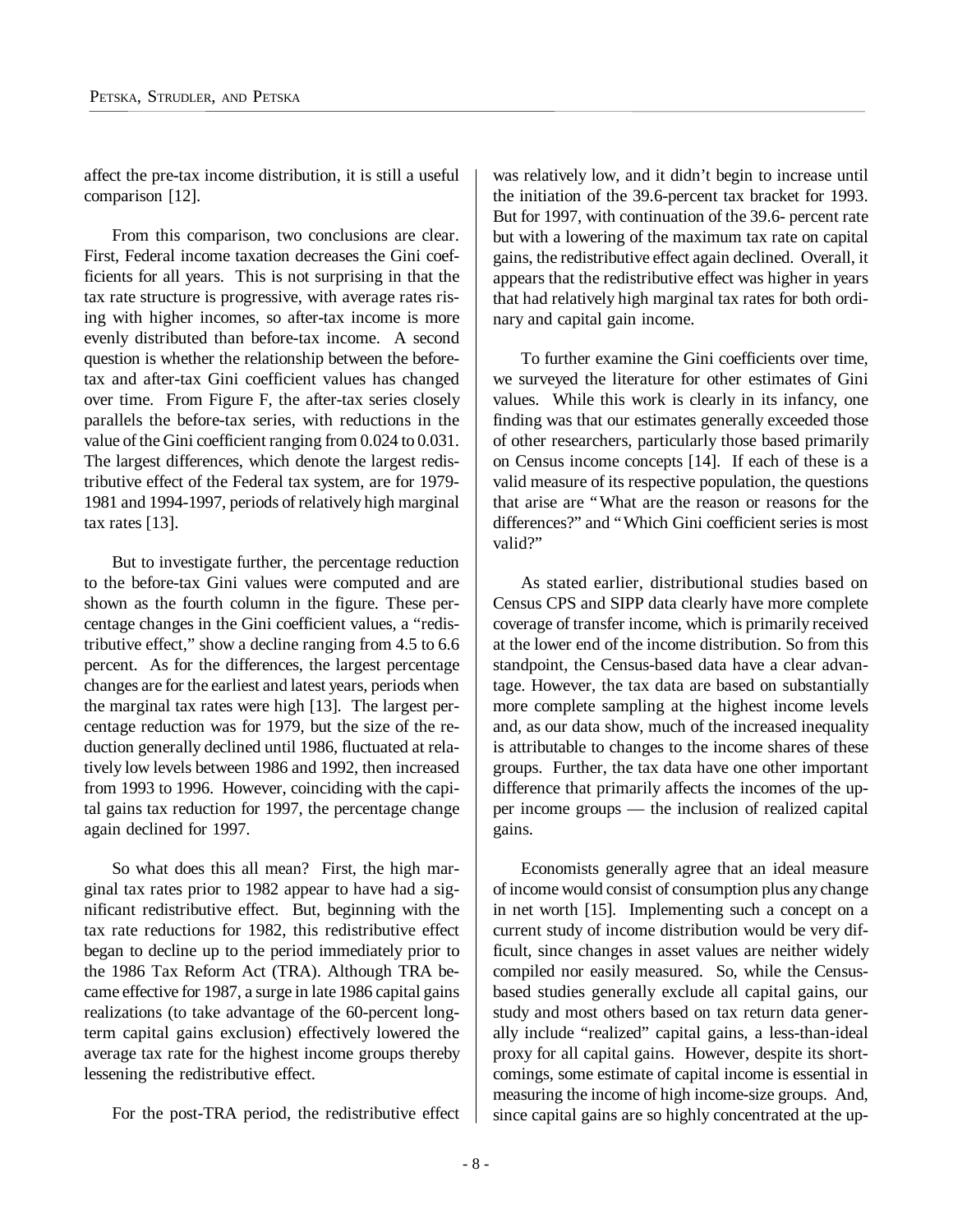per end of the income distribution, it is not surprising that our income distribution measures more concentration at higher income values, which result in higher estimated Gini coefficient values.

Another issue in Gini estimation concerns the unit of measurement— that is, whether the unit is an individual, family, or household, for example. The tax data are not really any of the above, *per se*. They are a combination of individual and family, based on the filing status elected by the taxpayer. Beginning with 1987, a primary taxpayer was required to list the name and Social Security Number of any dependents claimed as personal exemptions, even if those dependents had to file their own tax returns. So, even though it would be possible to link such tax returns and aggregate their "family income," the retrospective income concept does not currently include this, treating such dependents as separate taxpayers. As a result, such dependent taxpayers would appear to be low-income, unrelated individuals, thereby giving rise to more inequality and higher Gini coefficient values, *ceteris paribus*.

To attempt to ascertain some measure of this effect, we excluded the returns of dependents claimed on a tax return who also filed their own tax returns. And while this comparison was only for 1 year, we believe it gives a reasonable first look at the degree to which this phenomenon affects estimated Gini coefficient values. For 1997, by excluding these dependents, we calculated a decrease in the Gini coefficient value of 0.03, a 5 percent decrease in inequality. So clearly, the inclusion of the tax returns of these dependents does raise the Gini values, but our initial examination of this effect seems to indicate that it is quite small.

## n **Data Sources, Limitations, and Conclusions**

The Statistics of Income (SOI) Division of IRS produces annual studies of individual income and taxes by sampling and compiling data from Forms 1040, *Individual Income Tax Return* [3]. Returns were selected as part of random, stratified cross-sectional samples. For this study, returns from these samples were then tabulated into size classes of retrospective income, and the percentile thresholds are estimated by interpolation [6,7].

Although the retrospective income concept is a consistent measure for inter-year income comparisons, it has shortcomings. First, persons with incomes below the filing thresholds are not required to file tax returns and are excluded from the database. To the extent that the size of the nonfiling population changes from yearto-year, such comparisons can be a cause for concern. However, for the period of this study, we feel that this is not a major shortcoming, but one that still needs further investigation. Since the focus of this study has been on the upper tail of the income distribution, minor changes in the lowest end of the filing population would not be expected to influence the top income-size classes by much.

Our data are based on successive cross-sectional samples and are not a panel. In the underlying microdata, individuals can move in and out of annual studies, as well as across the thresholds of income-size classes. Also, as previously noted, the database is derived from individual tax return filings and is not a family income concept. No attempt was made to link the income of codependents. Cash and in-kind public assistance, as well as earned income tax credit refunds, are also excluded from retrospective income. Further, while Federal individual income taxes are included, Social Security (FICA) taxes, corporation income taxes, and excise taxes are not.

Overall, we believe that retrospective income is an outstanding measure even though it does have limitations in coverage and scope. Some conclusions can be drawn from examination of these data. Both the income and tax shares of the top 1-percent size class increased substantially in this period. The income share of the 1 to-10 percent group increased modestly, but its share of taxes remained essentially unchanged. The income share of the top quintile increased from 50 percent to nearly 60 percent of the total, and its share of taxes increased from two-thirds to over three-fourths of the total.

The bottom four quintiles all had declining shares of total income between 1979 and 1997. Further, while the declines in the percentage shares of total income decreased with decreasing income size, the percentage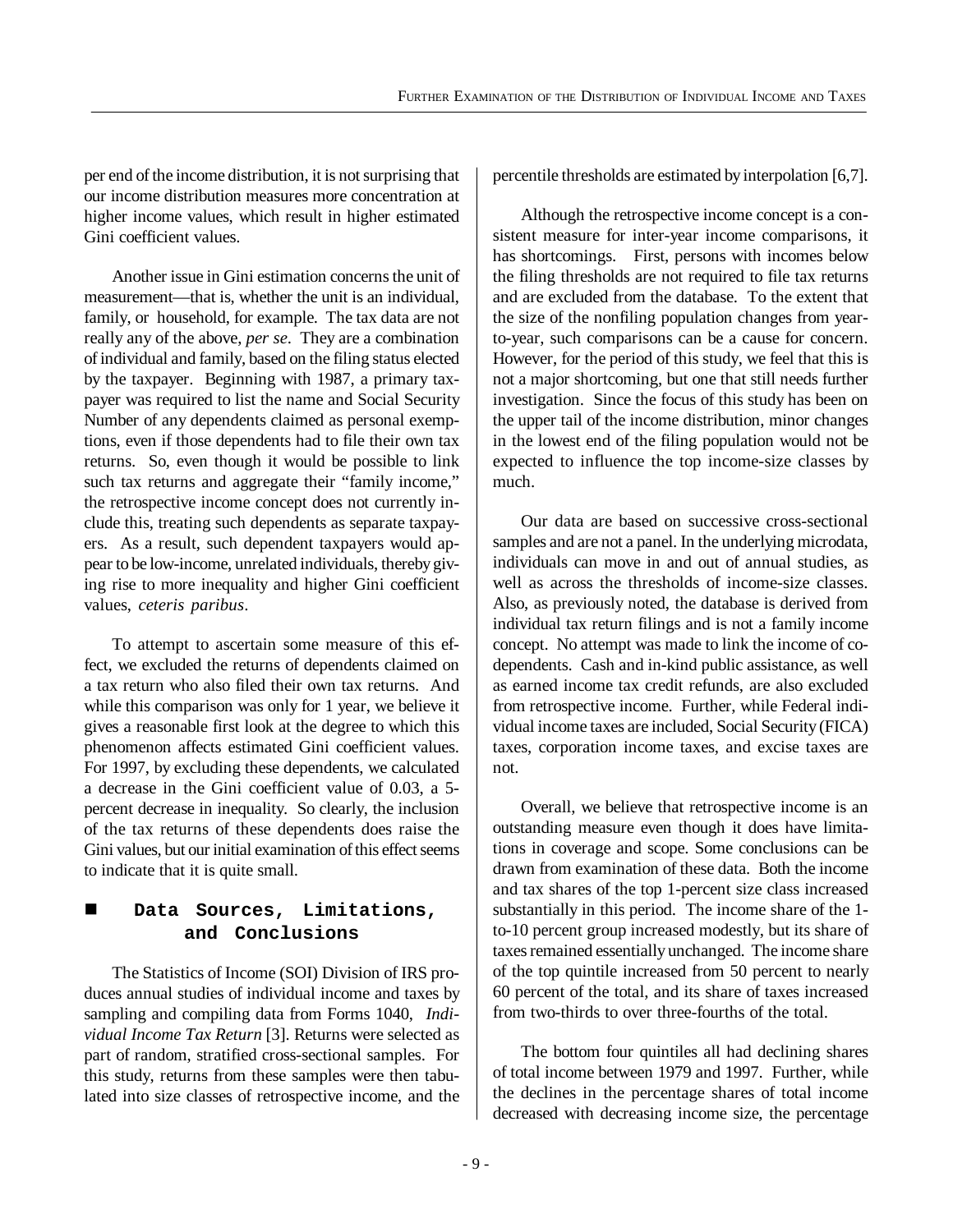changes in the shares were actually largest with the lowest quintiles. Clearly, the pre-tax income shares have shifted upward. However, the declining shares of pretax income of the bottom quintiles were somewhat mitigated by their declining shares of taxes.

Concerning average tax rates, most income-size classes had declining average rates between 1979 and 1997. These declines would have been even larger except that all size classes exhibit increases between 1993 and 1996. The only group for which average taxes declined for 1997 was for the top 1-percent size class. We attribute this decline to the reduced tax rate available for capital gains income. Overall, the levels of average taxes clearly increase with increasing income size, which is conclusive evidence of tax progressivity.

In summary, the upper tail of the income distribution has increased its share of total income at the expense of the lower income-size classes. However, this rise in inequality in pre-tax income has been somewhat offset by increases in taxes paid by the top income-size classes, particularly from the tax rate increases for 1993 through 1996. However, it remains to be seen if the reduction in the average tax rate for the top 1 percent for 1997, which we attribute to the reduction in the maximum capital gains tax rate, is a sign that the Federal income tax system will once again have a somewhat diminished effect in reducing income inequality.

#### n **Acknowledgments**

Tom Petska is Chief, Special Studies Branch, Statistics of Income (SOI) Division of the Internal Revenue Service, and Mike Strudler is Senior Economist, Individual Statistics Branch, SOI Division. Ryan Petska was a Summer Intern and Mathematical Statistician in the Individual Statistics Branch, SOI Division, and is currently a graduate student in the Department of Statistics, Florida State University, Tallahassee, FL.

The authors would like to thank several colleagues who made important contributions to this study. Mario Fernandez of the Individual Statistics Branch, SOI Division, computed retrospective income from the SOI individual income files and produced detailed tabulations by the retrospective income-size classes. Lock Oh,

recently retired from the SOI Special Studies Branch, interpolated the percentile thresholds and compiled the data for each percentile size class. Janice Coleman, also of the SOI Special Studies Branch, provided help with graphics. Finally, Beth Kilss and James Dalton provided invaluable pre-publication review of the manuscript. Any errors that remain are solely the responsibility of the authors.

### ■ Notes and References

- [1] Petska, Tom and Strudler, Mike, "Income, Taxes, and Tax Progressivity: An Examination of Recent Trends in the Distribution of Individual Income and Taxes," *Proceedings of the American Statistical Association, Section on Social Statistics*, 1999.
- [2] Petska, Tom and Strudler, Mike, "The Distribution of Individual Income and Taxes: A New Look at an Old Issue," presented at the annual meetings of the American Economic Association, New York, NY, January 1999, and published in *Turning Administrative Systems Into Information Systems: 1998-1999*.
- [3] Internal Revenue Service, *Statistics of Income— Individual Income Tax Returns,* Publication 1304*,* (selected years).
- [4] Hostetter, Susan, "Measuring Income for Developing and Reviewing Individual Tax Law Changes: Exploration of Alternative Concepts," *1987 Proceedings of the American Statistical Association, Section on Survey Research Methods.*
- [5] Cruciano, Therese, "Individual Income Tax Rates and Tax Shares, 1996," *Statistics of Income (SOI) Bulletin*, Spring 1999, Volume 18, Number 4.
- [6] Oh, H. Lock, "Osculatory Interpolations with a Monotonicity Constraint," *1977 Proceedings of the American Statistical Association, Section on Statistical Computing.*
- [7] Oh, H. Lock and Scheuren, Fritz, "Osculatory Interpolations Revisited," *1987 Proceedings of the*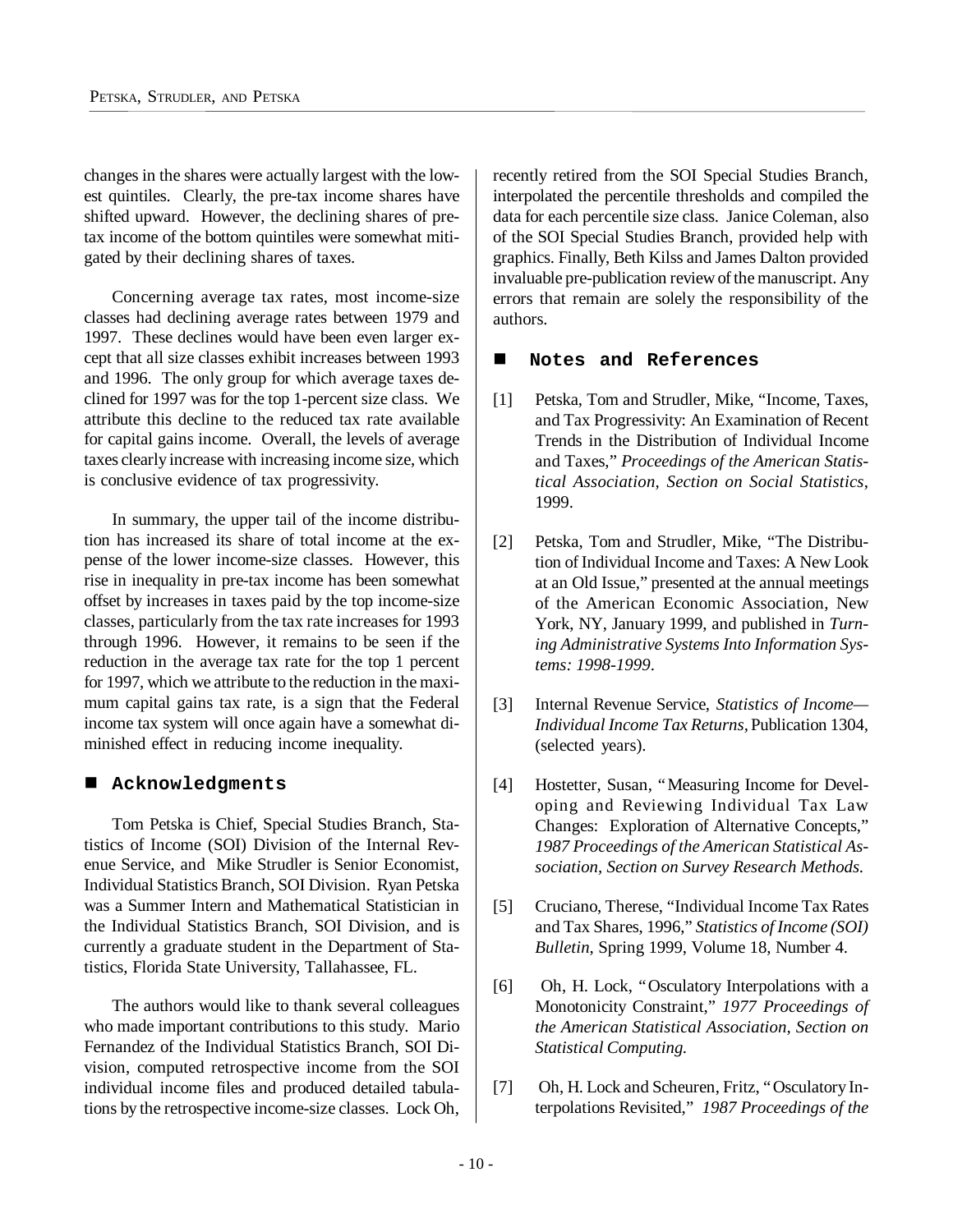*American Statistical Association, Section on Statistical Computing.*

- [8] After the original estimates, we broke out additional subgroups within the top 1-percent incomesize class by increasing the stratification of retrospective income and re-computing the interpolations.
- [9] The CPI-U from the U.S. Department of Labor, *Monthly Labor Review*, was used for deflation of the income thresholds.
- [10] Taxes, taxes paid, tax liabilities, tax shares, and average or effective tax rates are based on income tax, defined as income tax after credits plus alternative minimum tax less the nonrefundable portion of the earned income credit.
- [11] The one exception is for the lowest quintile for Tax Year 1979. The Revenue Act of 1978 increased both exemption and zero-bracket amounts so that many low income tax returns became nontaxable. For 1979, many low-income taxpayers still had to file a return in order to receive refunds. Once they had been nontaxable for one year, these individuals could file Forms W-4 instructing their employers to stop withholding income taxes. Thus, after 1979, many taxpayers with low incomes were no longer part of the individual taxpayer filing

population.

- [12] A comparison of the before- and after-tax Gini coefficient values does not exclusively measure the effects of the tax system in that the tax laws can also affect before-tax income. For example, capital gain realizations have been shown to be sensitive to the tax rates so the tax system affects both the before- and after-tax income distributions.
- [13] The period 1982-86 also had relatively high tax rates for ordinary income although it was lower than the preceding years.
- [14] See, for example, Plotnick, Robert D.; Smolensky, Eugene; Evenhouse, Eirik; and Reilly, Siobhan, "The Twentieth Century Record of Inequality and Poverty in the United States," Institute for Research on Poverty Discussion Paper no. 1166-98, 1998.
- [15] See, for example, the following for discussions on measuring economic income: Haig, Robert Murray, "The Concept of Income— Economic and Legal Aspects," *The Federal Income Tax,* Columbia University Press, 1921; Simons, Henry C., *Personal Income Taxation: The Definition of Income as a Problem of Fiscal Policy*, Chicago University Press, 1938; and Nelson, Susan, "Family Economic Income and Other Income Concepts Used in Analyzing Tax Reform," *Compendium of Tax Research, 1986,* Office of Tax Analysis, U.S. Department of the Treasury, 1987.

SOURCE: *Turning Administrative Systems Into Information Systems,* Statistics of Income Division, Internal Revenue Service, as presented at the 1999 Joint Statistical Meetings of the American Statistical Association, Baltimore, MD., August, 1999.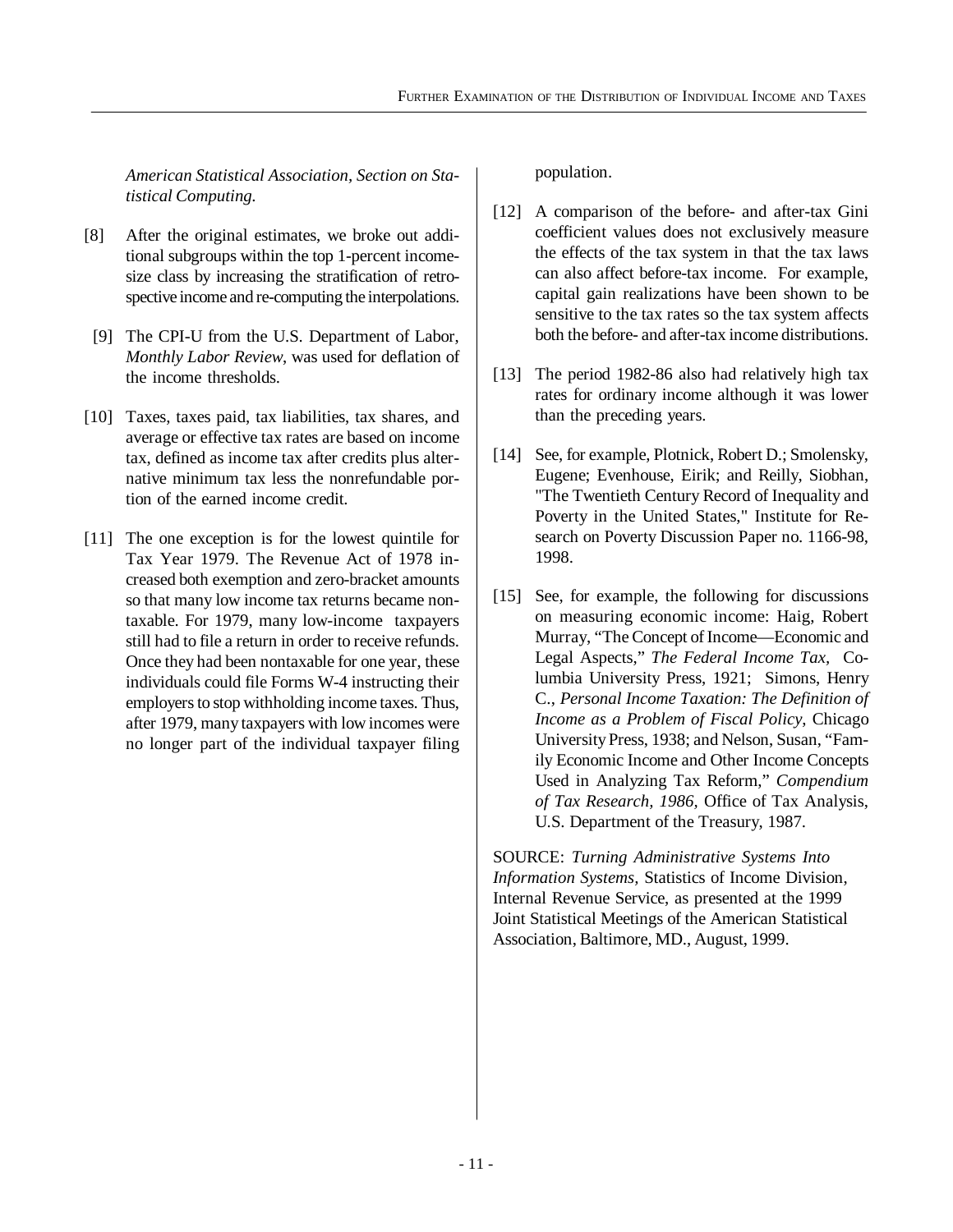| Year | <b>Top 1%</b> | Top $5\overline{8}$ | <b>Top 10%</b> | <b>Top 20%</b> | <b>Top 40%</b> | Top 60% | Top 80% |
|------|---------------|---------------------|----------------|----------------|----------------|---------|---------|
| 1979 | 79,679        | 41,167              | 32,586         | 24,721         | 15,721         | 9,356   | 4,676   |
| 1980 | 85,498        | 44,570              | 35,496         | 26,862         | 17,002         | 10,106  | 5,008   |
| 1981 | 93,679        | 49,483              | 39,143         | 29,451         | 18,577         | 11,055  | 5,504   |
| 1982 | 97,376        | 51,914              | 41,237         | 31,016         | 19,342         | 11,637  | 5,857   |
| 1983 | 105,038       | 55,429              | 43,596         | 32,639         | 20,127         | 11,970  | 6,003   |
| 1984 | 114,370       | 59,420              | 46,258         | 34,543         | 21,179         | 12,607  | 6,306   |
| 1985 | 124,120       | 63,460              | 48,923         | 36,217         | 22,025         | 13,201  | 6,552   |
| 1986 | 147,688       | 68,347              | 52,034         | 38,131         | 23,059         | 13,605  | 6,673   |
| 1987 | 145,646       | 69,216              | 53,092         | 39,050         | 23,318         | 13,600  | 6,358   |
| 1988 | 161,795       | 73,442              | 55,524         | 40,405         | 24,072         | 14,104  | 6,589   |
| 1989 | 169,588       | 77,552              | 58,436         | 42,168         | 24,906         | 14,514  | 6,854   |
| 1990 | 174,721       | 80,408              | 60,630         | 43,689         | 25,929         | 15,090  | 7,095   |
| 1991 | 180,316       | 83,317              | 62,421         | 44,600         | 26,336         | 15,349  | 7,281   |
| 1992 | 197,080       | 87,389              | 65,295         | 46,339         | 27,380         | 15,970  | 7,612   |
| 1993 | 199,698       | 88,992              | 66,685         | 47,249         | 27,663         | 16,140  | 7,770   |
| 1994 | 210,056       | 93,042              | 69,023         | 48,963         | 28,417         | 16,667  | 8,050   |
| 1995 | 224,448       | 98,469              | 72,179         | 50,839         | 29,338         | 17,151  | 8,254   |
| 1996 | 245,951       | 103,773             | 75,476         | 52,632         | 30,449         | 17,733  | 8,430   |
| 1997 | 269,414       | 110,765             | 79,639         | 55,202         | 31,961         | 18,694  | 8,998   |

*Table 1.-- Income Thresholds for Percentile Size-Classes, 1979-1997 (whole dollars)*

## *Table 2.-- Number of Returns by Percentile Size-Classes, 1979 - 1997 (thousands of returns)*

| Year | Total   | <b>Top 1%</b> | 1-5%  | 5-10% | 10-20% | <b>Top 20%</b> | 20-40% | 40-60% | 60-80% | Low 20% |
|------|---------|---------------|-------|-------|--------|----------------|--------|--------|--------|---------|
| 1979 | 92,224  | 922           | 3,689 | 4,611 | 9,222  | 18,445         | 18,445 | 18,445 | 18,445 | 18,445  |
| 1980 | 92,671  | 927           | 3,707 | 4,633 | 9,267  | 18,534         | 18,534 | 18,534 | 18,534 | 18,534  |
| 1981 | 94,629  | 946           | 3,785 | 4,732 | 9,463  | 18,926         | 18,926 | 18,926 | 18,926 | 18,926  |
| 1982 | 94,378  | 944           | 3,775 | 4,719 | 9,438  | 18,876         | 18,876 | 18,876 | 18,876 | 18,876  |
| 1983 | 95,233  | 952           | 3,810 | 4,761 | 9,524  | 19,047         | 19,047 | 19,047 | 19,047 | 19,047  |
| 1984 | 98,335  | 983           | 3,934 | 4,916 | 9,834  | 19,667         | 19,667 | 19,667 | 19,667 | 19,667  |
| 1985 | 100,543 | 1,005         | 4,022 | 5,027 | 10,055 | 20,109         | 20,109 | 20,109 | 20,109 | 20,109  |
| 1986 | 101,881 | 1,019         | 4,075 | 5,094 | 10,188 | 20,376         | 20,376 | 20,376 | 20,376 | 20,376  |
| 1987 | 106,128 | 1,061         | 4,245 | 5,307 | 10,613 | 21,226         | 21,226 | 21,226 | 21,226 | 21,226  |
| 1988 | 108,832 | 1,088         | 4,354 | 5,441 | 10,883 | 21,766         | 21,766 | 21,766 | 21,766 | 21,766  |
| 1989 | 111,274 | 1,113         | 4,451 | 5,563 | 11,128 | 22,255         | 22,255 | 22,255 | 22,255 | 22,255  |
| 1990 | 112,644 | 1,126         | 4,506 | 5,632 | 11,265 | 22,529         | 22,529 | 22,529 | 22,529 | 22,529  |
| 1991 | 113,755 | 1,138         | 4,550 | 5,688 | 11,375 | 22,751         | 22,751 | 22,751 | 22,751 | 22,751  |
| 1992 | 112,594 | 1,126         | 4,504 | 5,629 | 11,260 | 22,519         | 22,519 | 22,519 | 22,519 | 22,519  |
| 1993 | 113,722 | 1,137         | 4,549 | 5,686 | 11,372 | 22,744         | 22,744 | 22,744 | 22,744 | 22,744  |
| 1994 | 115,061 | 1,151         | 4,602 | 5,753 | 11,506 | 23,012         | 23,012 | 23,012 | 23,012 | 23,012  |
| 1995 | 117,334 | 1,173         | 4,694 | 5,866 | 11,734 | 23,467         | 23,467 | 23,467 | 23,467 | 23,467  |
| 1996 | 119,487 | 1,195         | 4,779 | 5,975 | 11,948 | 23,897         | 23,897 | 23,897 | 23,897 | 23,897  |
| 1997 | 121,555 | 1,216         | 4,862 | 6,077 | 12,155 | 24,311         | 24,311 | 24,311 | 24,311 | 24,311  |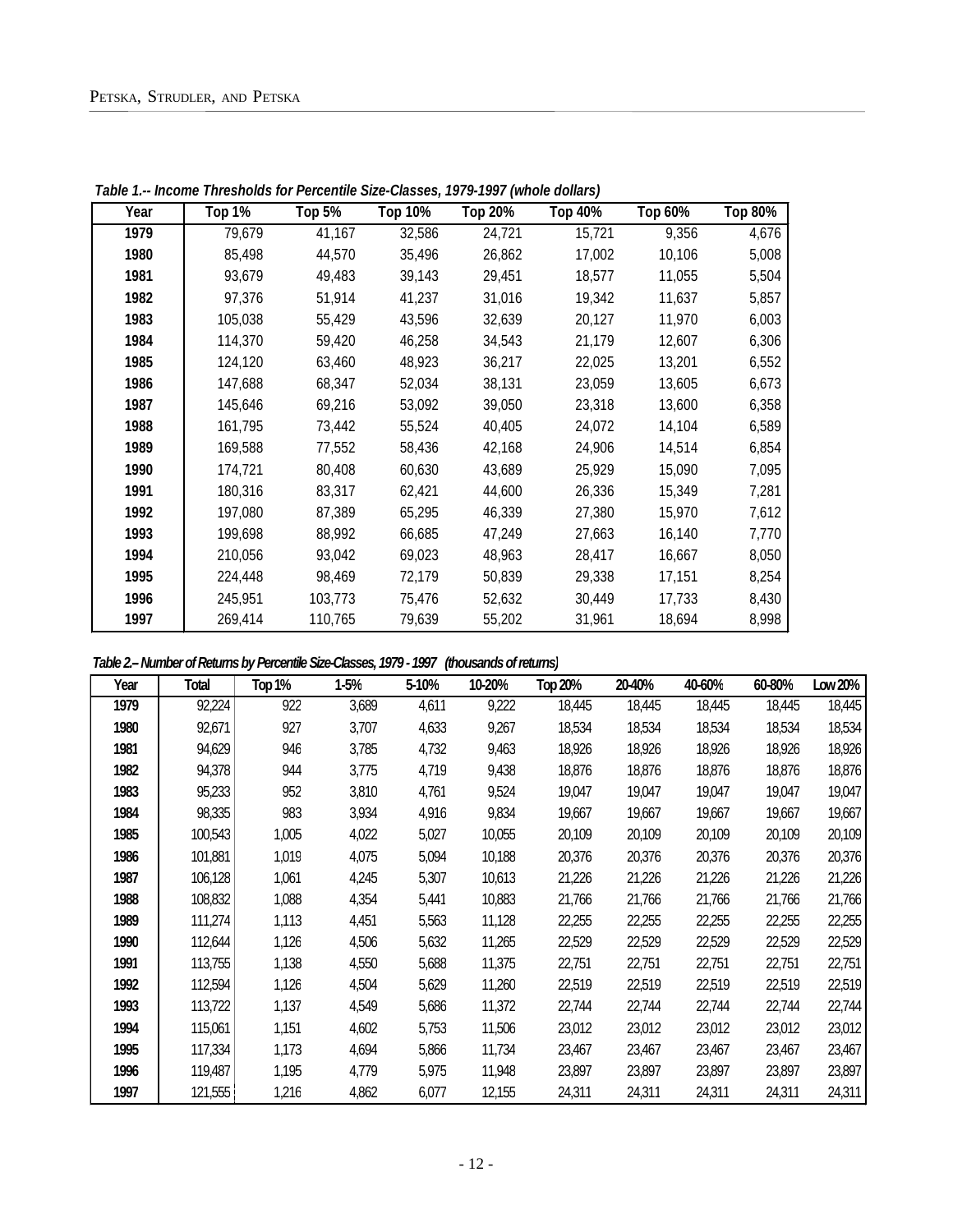| Year | Total     | <b>Top 1%</b> | 1-5%    | 5-10%   | 10-20%  | Top 20%   | 20-40%    | 40-60%  | 60-80%  | Low 20% |
|------|-----------|---------------|---------|---------|---------|-----------|-----------|---------|---------|---------|
| 1979 | 1,536,181 | 147,101       | 193,551 | 167,232 | 260,245 | 768,129   | 367,338   | 227,676 | 128,647 | 44,390  |
| 1980 | 1,679,428 | 169,392       | 209,174 | 182,643 | 284,456 | 845,665   | 400,132   | 247,013 | 139,040 | 47,579  |
| 1981 | 1,877,525 | 182,158       | 236,287 | 206,330 | 320,539 | 945,314   | 446,685   | 275,552 | 155,473 | 54,501  |
| 1982 | 1,978,441 | 201,591       | 246,539 | 216,532 | 336,339 | 1,001,001 | 469,059   | 286,663 | 164,055 | 57,664  |
| 1983 | 2,108,846 | 229,430       | 267,437 | 231,637 | 357,074 | 1,085,578 | 493,138   | 300,263 | 170,044 | 59,823  |
| 1984 | 2,330,667 | 274,964       | 297,836 | 254,737 | 390,584 | 1,218,121 | 536,949   | 326,831 | 184,139 | 64,627  |
| 1985 | 2,519,323 | 306,854       | 326,387 | 276,765 | 421,089 | 1,331,095 | 574,624   | 348,296 | 196,418 | 68,890  |
| 1986 | 2,801,375 | 426,237       | 368,797 | 300,270 | 451,879 | 1,547,183 | 610,354   | 367,642 | 204,446 | 71,751  |
| 1987 | 2,854,624 | 363,729       | 385,150 | 317,991 | 480,041 | 1,546,911 | 645,647   | 384,619 | 209,480 | 67,967  |
| 1988 | 3,152,156 | 484,475       | 426,365 | 343,751 | 511,394 | 1,765,985 | 685,718   | 407,451 | 222,938 | 70,064  |
| 1989 | 3,335,581 | 486,816       | 460,189 | 370,113 | 547,890 | 1,865,008 | 728,790   | 430,576 | 236,620 | 74,588  |
| 1990 | 3,494,266 | 503,585       | 482,525 | 388,375 | 575,784 | 1,950,269 | 763,973   | 453,699 | 247,466 | 78,860  |
| 1991 | 3,575,798 | 478,588       | 506,650 | 405,164 | 596,999 | 1,987,401 | 785,662   | 465,653 | 255,099 | 81,982  |
| 1992 | 3,760,326 | 556,143       | 533,268 | 419,450 | 615,704 | 2,124,565 | 808,649   | 478,496 | 262,242 | 86,373  |
| 1993 | 3,849,532 | 554,075       | 550,939 | 432,271 | 635,060 | 2,172,345 | 828,540   | 490,810 | 268,962 | 88,874  |
| 1994 | 4,033,642 | 579,600       | 582,355 | 455,180 | 664,994 | 2,282,129 | 865,129   | 510,789 | 282,072 | 93,522  |
| 1995 | 4,317,506 | 653,811       | 630,924 | 488,204 | 705,067 | 2,478,006 | 911,545   | 535,622 | 295,446 | 96,888  |
| 1996 | 4,670,662 | 772,718       | 690,180 | 522,029 | 747,684 | 2,732,611 | 962,912   | 564,842 | 310,196 | 100,101 |
| 1997 | 5,112,845 | 917,481       | 762,536 | 562,373 | 798,966 | 3,041,356 | 1,025,982 | 603,545 | 332,357 | 109,605 |

*Table 3.-- Retrospective Income by Percentile Size-Classes, 1979 - 1997 (millions of dolllars)*

#### *Table 4.-- Taxes by Percentile Size-Classes, 1979 - 1997 (millions of dollars)*

| Year | <b>Total</b> | <b>Top 1%</b> | 1-5%    | 5-10%  | 10-20% | Top 20% | 20-40%  | 40-60% | 60-80% | Low 20% |
|------|--------------|---------------|---------|--------|--------|---------|---------|--------|--------|---------|
| 1979 | 214,480      | 42,361        | 37,594  | 26,899 | 36,452 | 143,306 | 43,424  | 20,834 | 6,577  | 339     |
| 1980 | 244,902      | 43,799        | 43,305  | 31,262 | 42,586 | 160,952 | 50,594  | 24,589 | 8,001  | 766     |
| 1981 | 283,894      | 49,457        | 49,944  | 36,674 | 50,016 | 186,091 | 58,937  | 28,349 | 9,627  | 889     |
| 1982 | 277,142      | 52,646        | 47,177  | 34,843 | 47,631 | 182,297 | 57,485  | 26,883 | 9,478  | 998     |
| 1983 | 273,777      | 55,822        | 46,303  | 34,262 | 46,054 | 182,441 | 55,252  | 26,069 | 9,053  | 963     |
| 1984 | 301,386      | 64,528        | 51,060  | 37,578 | 49,764 | 202,930 | 58,959  | 28,269 | 10,049 | 1,179   |
| 1985 | 325,276      | 71,739        | 55,215  | 40,679 | 53,072 | 220,705 | 62,710  | 29,978 | 10,670 | 1,212   |
| 1986 | 366,468      | 92,954        | 62,347  | 43,276 | 57,497 | 256,074 | 66,574  | 31,871 | 10,807 | 1,142   |
| 1987 | 368,902      | 89,885        | 68,596  | 45,558 | 57,940 | 261,979 | 66,090  | 29,988 | 9,551  | 1,294   |
| 1988 | 412,540      | 112,191       | 74,612  | 48,344 | 62,780 | 297,927 | 71,189  | 31,855 | 10,292 | 1,277   |
| 1989 | 432,643      | 107,515       | 81,053  | 51,630 | 67,977 | 308,175 | 77,942  | 34,270 | 10,950 | 1,306   |
| 1990 | 446,896      | 110,560       | 82,415  | 52,875 | 71,725 | 317,575 | 80,595  | 36,160 | 11,147 | 1,420   |
| 1991 | 448,176      | 107,908       | 84,603  | 54,204 | 72,574 | 319,289 | 81,716  | 35,149 | 10,773 | 1,249   |
| 1992 | 476,067      | 127,345       | 88,922  | 56,060 | 73,600 | 345,927 | 83,098  | 35,225 | 10,600 | 1,217   |
| 1993 | 502,638      | 142,329       | 93,579  | 58,330 | 76,046 | 370,284 | 84,845  | 35,824 | 10,541 | 1,144   |
| 1994 | 534,693      | 150,679       | 100,227 | 63,276 | 80,871 | 395,053 | 89.694  | 37,569 | 11,122 | 1,254   |
| 1995 | 588,292      | 174,582       | 109,437 | 69,742 | 86,067 | 439,828 | 95,971  | 39,442 | 11,721 | 1,330   |
| 1996 | 658,055      | 208,463       | 122,436 | 76,964 | 91,343 | 499,206 | 102,921 | 42,071 | 12,426 | 1,431   |
| 1997 | 731,123      | 238,196       | 137,353 | 84,663 | 98,371 | 558,583 | 111,066 | 46,121 | 13,568 | 1,785   |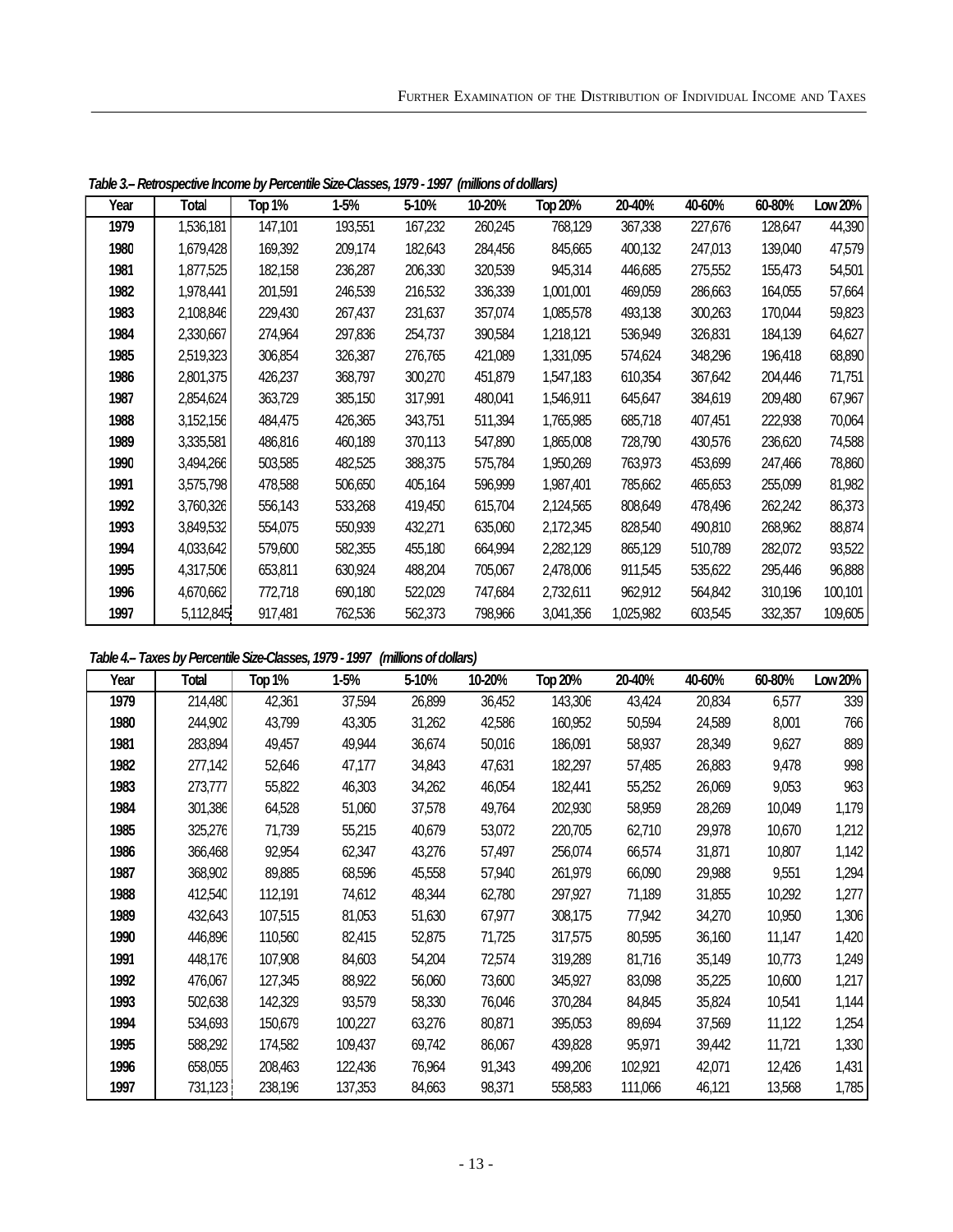| Year | Top 1%  | <b>Top 5%</b> | <b>Top 10%</b> | <b>Top 20%</b> | <b>Top 40%</b> | Top 60% | Top 80% |
|------|---------|---------------|----------------|----------------|----------------|---------|---------|
| 1979 | 109,751 | 56,704        | 44,884         | 34,051         | 21,654         | 12,887  | 6,441   |
| 1980 | 103,760 | 54,090        | 43,078         | 32,600         | 20,633         | 12,265  | 6,078   |
| 1981 | 103,057 | 54,437        | 43,062         | 32,399         | 20,437         | 12,162  | 6,055   |
| 1982 | 100,908 | 53,797        | 42,733         | 32,141         | 20,044         | 12,059  | 6,069   |
| 1983 | 105,460 | 55,652        | 43,771         | 32,770         | 20,208         | 12,018  | 6,027   |
| 1984 | 110,077 | 57,190        | 44,522         | 33,246         | 20,384         | 12,134  | 6,069   |
| 1985 | 115,353 | 58,978        | 45,467         | 33,659         | 20,469         | 12,269  | 6,089   |
| 1986 | 134,752 | 62,360        | 47,476         | 34,791         | 21,039         | 12,413  | 6,089   |
| 1987 | 128,210 | 60,930        | 46,736         | 34,375         | 20,526         | 11,972  | 5,597   |
| 1988 | 136,767 | 62,081        | 46,935         | 34,155         | 20,348         | 11,922  | 5,570   |
| 1989 | 136,765 | 62,542        | 47,126         | 34,006         | 20,085         | 11,705  | 5,527   |
| 1990 | 133,681 | 61,521        | 46,389         | 33,427         | 19,839         | 11,546  | 5,428   |
| 1991 | 132,391 | 61,173        | 45,830         | 32,746         | 19,336         | 11,269  | 5,346   |
| 1992 | 140,470 | 62,287        | 46,540         | 33,029         | 19,515         | 11,383  | 5,426   |
| 1993 | 138,199 | 61,586        | 46,149         | 32,698         | 19,144         | 11,170  | 5,377   |
| 1994 | 141,738 | 62,781        | 46,574         | 33,038         | 19,175         | 11,246  | 5,432   |
| 1995 | 147,276 | 64,612        | 47,362         | 33,359         | 19,251         | 11,254  | 5,416   |
| 1996 | 156,757 | 66,140        | 48,105         | 33,545         | 19,407         | 11,302  | 5,373   |
| 1997 | 167,859 | 69,012        | 49,619         | 34,394         | 19,913         | 11,647  | 5,606   |

*Table 5.-- Constant Dollar Income Thresholds, 1979 - 1997 (whole 1982-84=100 dollars)*

# *Table 6.-- Income Shares by Percentile Size-Classes, 1979 - 1997*

| Year | Total  | Top 1% | 1-5%  | 5-10% | 10-20% | <b>Top 20%</b> | 20-40% | 40-60% | 60-80% | Low 20% |
|------|--------|--------|-------|-------|--------|----------------|--------|--------|--------|---------|
| 1979 | 100.00 | 9.58   | 12.60 | 10.89 | 16.94  | 50.00          | 23.91  | 14.82  | 8.37   | 2.89    |
| 1980 | 100.00 | 10.09  | 12.46 | 10.88 | 16.94  | 50.35          | 23.83  | 14.71  | 8.28   | 2.83    |
| 1981 | 100.00 | 9.70   | 12.59 | 10.99 | 17.07  | 50.35          | 23.79  | 14.68  | 8.28   | 2.90    |
| 1982 | 100.00 | 10.19  | 12.46 | 10.94 | 17.00  | 50.60          | 23.71  | 14.49  | 8.29   | 2.91    |
| 1983 | 100.00 | 10.88  | 12.68 | 10.98 | 16.93  | 51.48          | 23.38  | 14.24  | 8.06   | 2.84    |
| 1984 | 100.00 | 11.80  | 12.78 | 10.93 | 16.76  | 52.26          | 23.04  | 14.02  | 7.90   | 2.77    |
| 1985 | 100.00 | 12.18  | 12.96 | 10.99 | 16.71  | 52.84          | 22.81  | 13.82  | 7.80   | 2.73    |
| 1986 | 100.00 | 15.22  | 13.16 | 10.72 | 16.13  | 55.23          | 21.79  | 13.12  | 7.30   | 2.56    |
| 1987 | 100.00 | 12.74  | 13.49 | 11.14 | 16.82  | 54.19          | 22.62  | 13.47  | 7.34   | 2.38    |
| 1988 | 100.00 | 15.37  | 13.53 | 10.91 | 16.22  | 56.02          | 21.75  | 12.93  | 7.07   | 2.22    |
| 1989 | 100.00 | 14.59  | 13.80 | 11.10 | 16.43  | 55.91          | 21.85  | 12.91  | 7.09   | 2.24    |
| 1990 | 100.00 | 14.41  | 13.81 | 11.11 | 16.48  | 55.81          | 21.86  | 12.98  | 7.08   | 2.26    |
| 1991 | 100.00 | 13.38  | 14.17 | 11.33 | 16.70  | 55.58          | 21.97  | 13.02  | 7.13   | 2.29    |
| 1992 | 100.00 | 14.79  | 14.18 | 11.15 | 16.37  | 56.50          | 21.50  | 12.72  | 6.97   | 2.30    |
| 1993 | 100.00 | 14.39  | 14.31 | 11.23 | 16.50  | 56.43          | 21.52  | 12.75  | 6.99   | 2.31    |
| 1994 | 100.00 | 14.37  | 14.44 | 11.28 | 16.49  | 56.58          | 21.45  | 12.66  | 6.99   | 2.32    |
| 1995 | 100.00 | 15.14  | 14.61 | 11.31 | 16.33  | 57.39          | 21.11  | 12.41  | 6.84   | 2.24    |
| 1996 | 100.00 | 16.54  | 14.78 | 11.18 | 16.01  | 58.51          | 20.62  | 12.09  | 6.64   | 2.14    |
| 1997 | 100.00 | 17.94  | 14.91 | 11.00 | 15.63  | 59.48          | 20.07  | 11.80  | 6.50   | 2.14    |